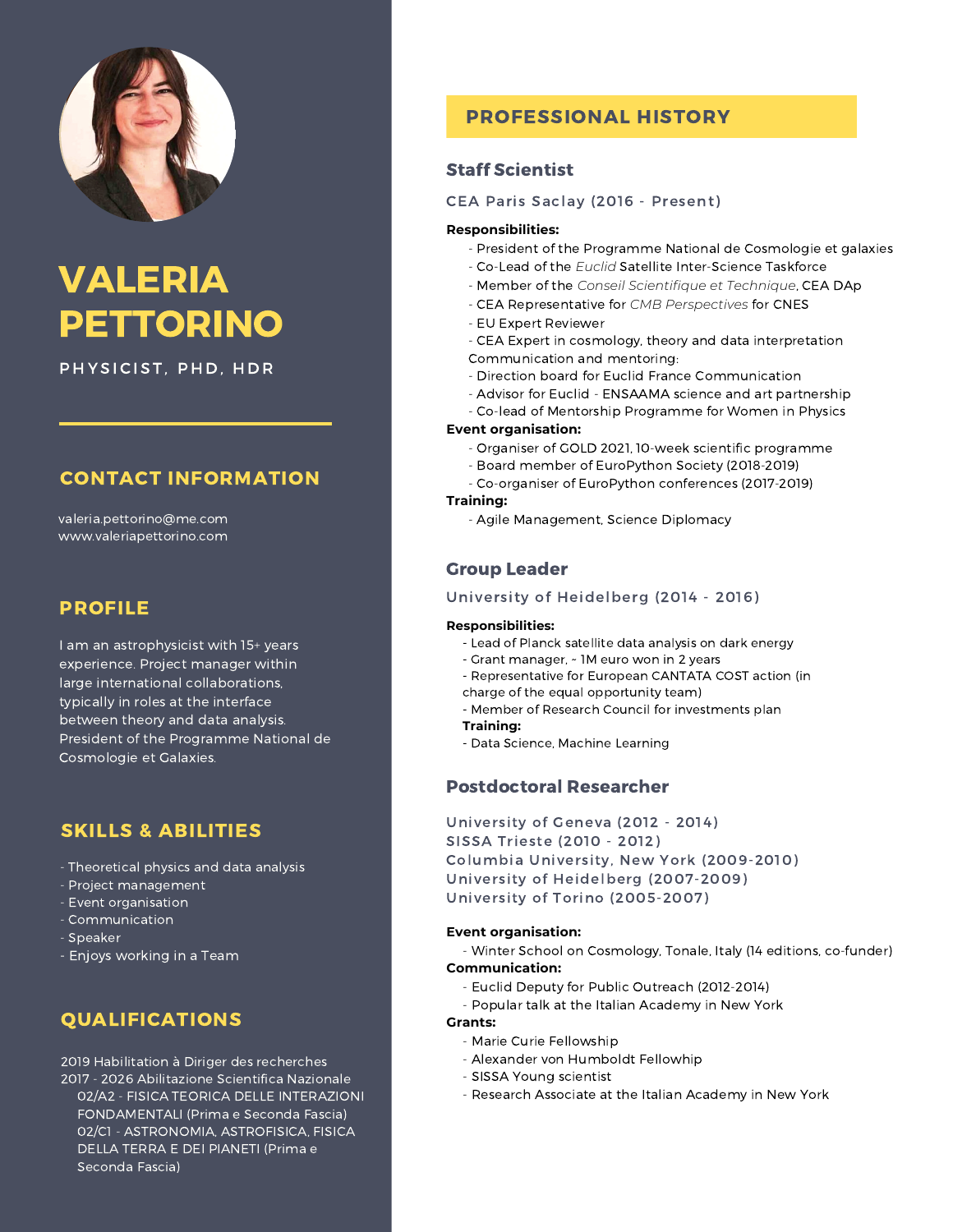# LANGUAGES

**Italian N**ative

 $\bullet$   $\bullet$   $\bullet$   $\bullet$ 

**English** Full Professional

**French** Full Professional

**German** Intermediate  $\bullet\bullet\bullet\bullet\bullet$  $\bullet$   $\bullet$   $\bullet$   $\bullet$ 

 $\bullet\bullet\bullet\bullet\bullet$ 

AWARDS

- *2019 Euclid STAR Prize*, category TEAM
- *2019 Giuseppe and Vanna Cocconi Prize* to WMAP and Planck Collaborations
- *2018 Gruber Prize in Cosmology*
- to Planck Collaboration
- *2018 Marcel Grossman Institutional Award* to Planck collaboration
- *2018 Group Award* by Royal Society to Planck Collaboration
- 2010, 2014, *Best Reviewer* for PLB
- 1995, 3rd place English debating competition in Ontario, Canada
- 1993 Langhe Prize

# **NETWORKS**

- Supernova [Foundation](https://thesupernovafoundation.web.app/) - women in physics, leadership team since 2017

- [EuroPython](https://www.europython-society.org/) Society, member since 2017, board member 2019, supporting python in Europe.

- [DIRE](http://di-re.org/) (Donne Italiane Rete Estera - Italian Women Abroad, based in Paris)

# EDUCATIONAL HISTORY

### Habilitation à Diriger des Recherches (HDR)

Université Paris Sud, 2019

### PhD in fundamental and applied physics

Federico II Univ. Naples 2002 - 2005

### Graduate studies

- Federico II Univ. Naples 1997 2002
- 110/110 cum Laude
- ERASMUS exchange in Grenoble

### Ungraduate studies

### Liceo Scientifico Caro Naples 1992 - 1997

- Intercultura exchange in Canada
- Langhe Prize for highest marks in the school
- 60/60 with mention of committee

# CERTIFIED TRAINING

I value transfer of knowledge and I am continuously seeking training in transferable skills that allow me to improve my skills as scientist and manager, in an international context.

- Science Diplomacy, by S4D4C EU-H2020 (2020)
- Intermediate Machine Learning on Kaggle (2020)
- Convolutional Neural Networks in TensorFlow (2020)
- Introduction to TensorFlow for AI, ML, and DL (2020)
- Managing an Agile Team (2020)
- Data Visualization with Python by IBM (2019)
- Machine Learning by Andrew NG on Coursera (2019)
- Using Databases with Python (2015)
- A Crash Course in Data Science (2015)
- Communication in the 21st Century Workplace (2015)
- Python Data Structures (2015)
- The Art of Negotiation (2015)

# **TEACHING**

I have given classes at the master and PhD levels and in international schools as an invited lecturer, including:

- 2017, 2018 Rencontres d'été de physique, 4th year of university, lectures on 'Physics at very large scales'.
- 2014-2016 Linear perturbations and CMB, Heidelberg.
- 2015 Invited lectures on CMB and Dark Energy, Lintz, Austria.
- 2014 Invited lecture on the CMB, Azores school on Cosmology (student feedback available upon request).
- 2013 Invited series of PhD lectures on the Dark Universe, SISSA, Trieste, Italy.
- 2012 Lab. of Theoretical Physics, Univ. of Geneva, Switzerland.
- 2009 Tutorial on "General Relativity", University of Heidelberg.
- 2004 Teaching assistant, Univ. Naples, "Quantum Mechanics".